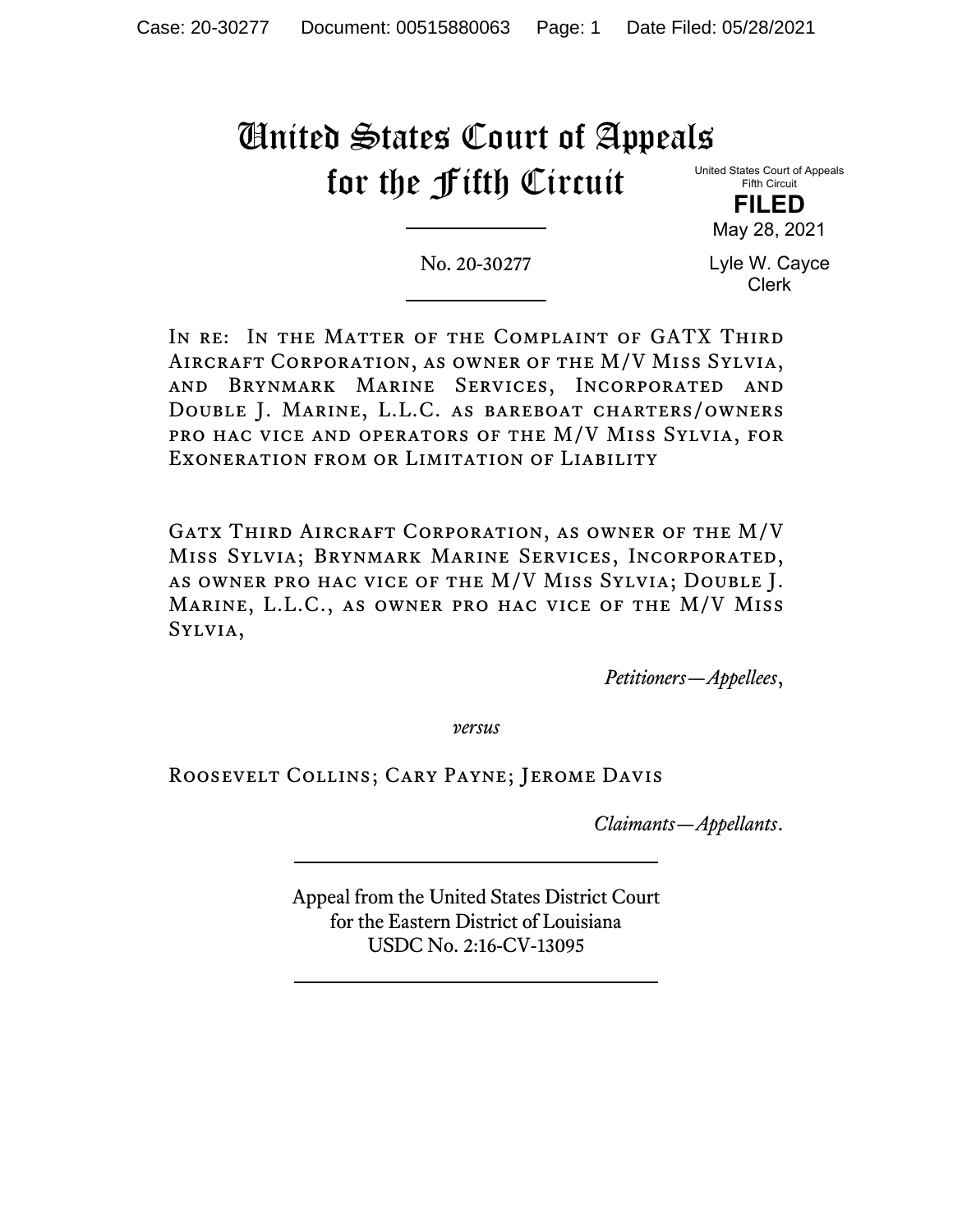Before Jones, Costa, and Duncan, *Circuit Judges*. PER CURIAM:[\\*](#page-1-0)

On February 16, 2016, while navigating the waters of the Mississippi River in Plaquemines Parish, Louisiana, the M/V MISS SYLVIA struck the M/V ATLANTIC GRACE. GATX Third Aircraft Corporation, Brynmark Marine Services, Inc., and Double J. Marine, LLC (collectively "Shipowners") are the owners/operators of the MISS SYLVIA. Roosevelt Collins, Cary Payne, and Jerome Davis ("Claimants") were contract workers employed by Savard Labor & Marine Personnel, LLC, and working on the ATLANTIC GRACE on the day of the accident.

On July 21, the Shipowners filed a Complaint for Exoneration From or Limitation of Liability ("Limitation Action"). On July 27, the district court issued notice requiring all persons with a claim related to the limitation action to step forward before September 23, 2016, or suffer default. Notices were duly filed and published in accord with federal admiralty Supplemental Rule F and local court rules. Several claimants came forward timely.

In the course of litigating the Limitation Action, attorneys for the Shipowners engaged in discovery, including the preparation of witness lists and depositions of laborers who had been on board the ATLANTIC GRACE.

In autumn 2018, following two years of litigation, the parties to the Limitation Action settled all claims globally. On September 28, the district court entered its dismissal order. On November 21, the parties to the

<span id="page-1-0"></span><sup>\*</sup> Pursuant to 5TH CIRCUIT RULE 47.5, the court has determined that this opinion should not be published and is not precedent except under the limited circumstances set forth in 5TH CIRCUIT RULE 47.5.4.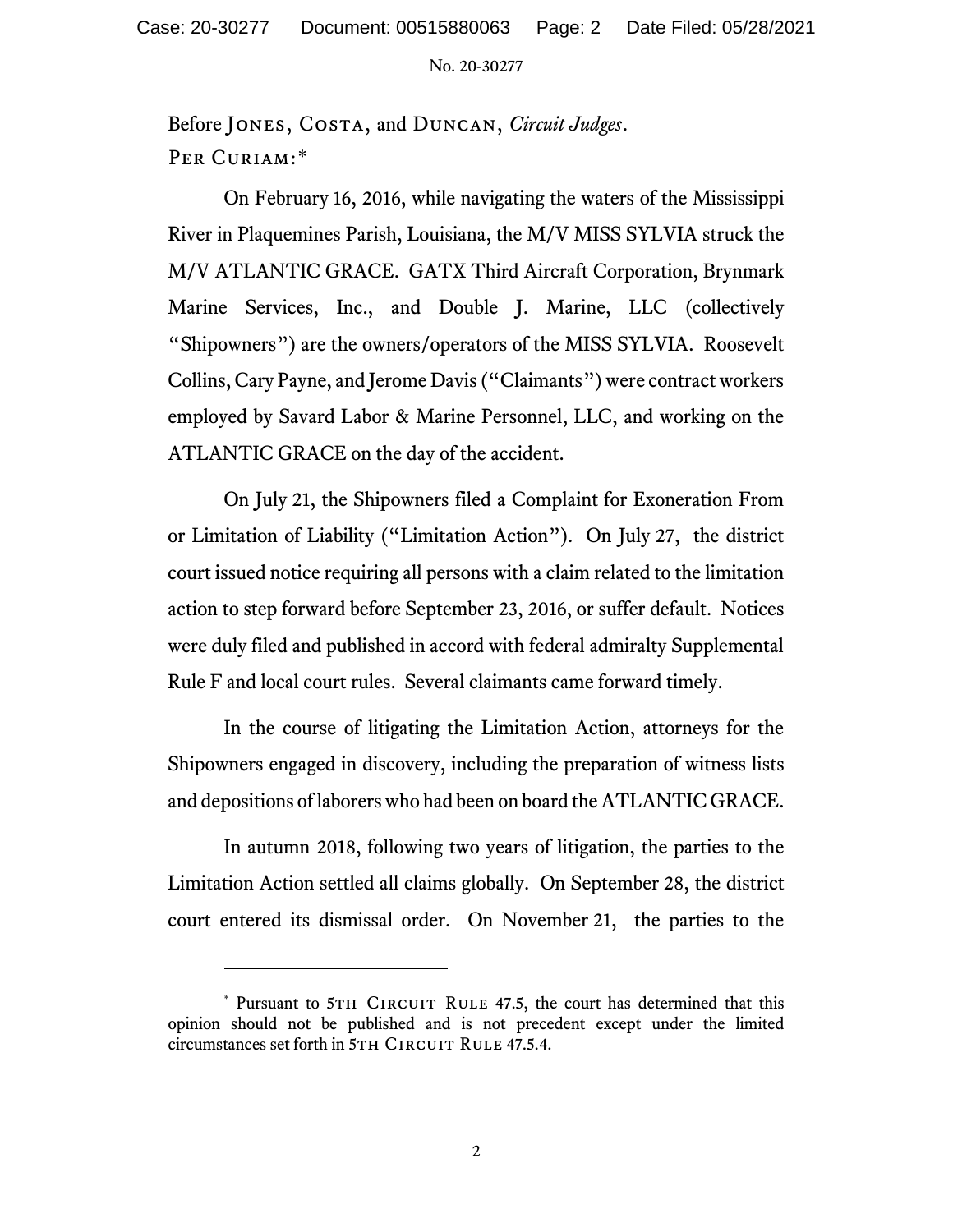Limitation Action moved jointly for an order of dismissal, which the court granted and entered on November 26, 2018.

Not until February of 2019 did the Claimants file lawsuits asserting personal injury claims against the Shipowners. *Collins v. Double J. Marine, LLC*, No. 19-1415, 2019 WL 3081630 (E.D. La. July 15, 2019); *Payne v. Double J. Marine*, LLC, No. 19-1417, 2019 WL 3081698 (E.D. La. July 15, 2019). They contended they were known claimants in the Limitation Action and therefore entitled to direct notice pursuant to Supplemental Rule F(4) of the Federal Rules of Civil Procedure. The district court rejected this argument, and two panels of the Fifth Circuit affirmed. *Collins v. Double J. Marine, L.L.C.*, 802 F. App'x 843, 844 (5th Cir. 2020); *Payne v. Double J. Marine, L.L.C.*, 828 F. App'x 222, 223 (5th Cir. 2020).

On November 25, 2019, the Claimants filed a Motion for Relief from Final Judgment Pursuant to Federal Rule of Civil Procedure 60(b) in the Limitation Action, which is the subject of this appeal. They attached a deposition taken February 20, 2018, to a memorandum in support of their motion in an attempt to show the Shipowners had been aware of their claims.

The district court denied the motion, holding it was filed after the oneyear limitation for Rule 60(b)(1) and (3) motions, and alternatively, it faltered on the merits for those as well as under Rule 60(b)(6) because the evidence presented was "neither new nor compelling." The Claimants timely appealed.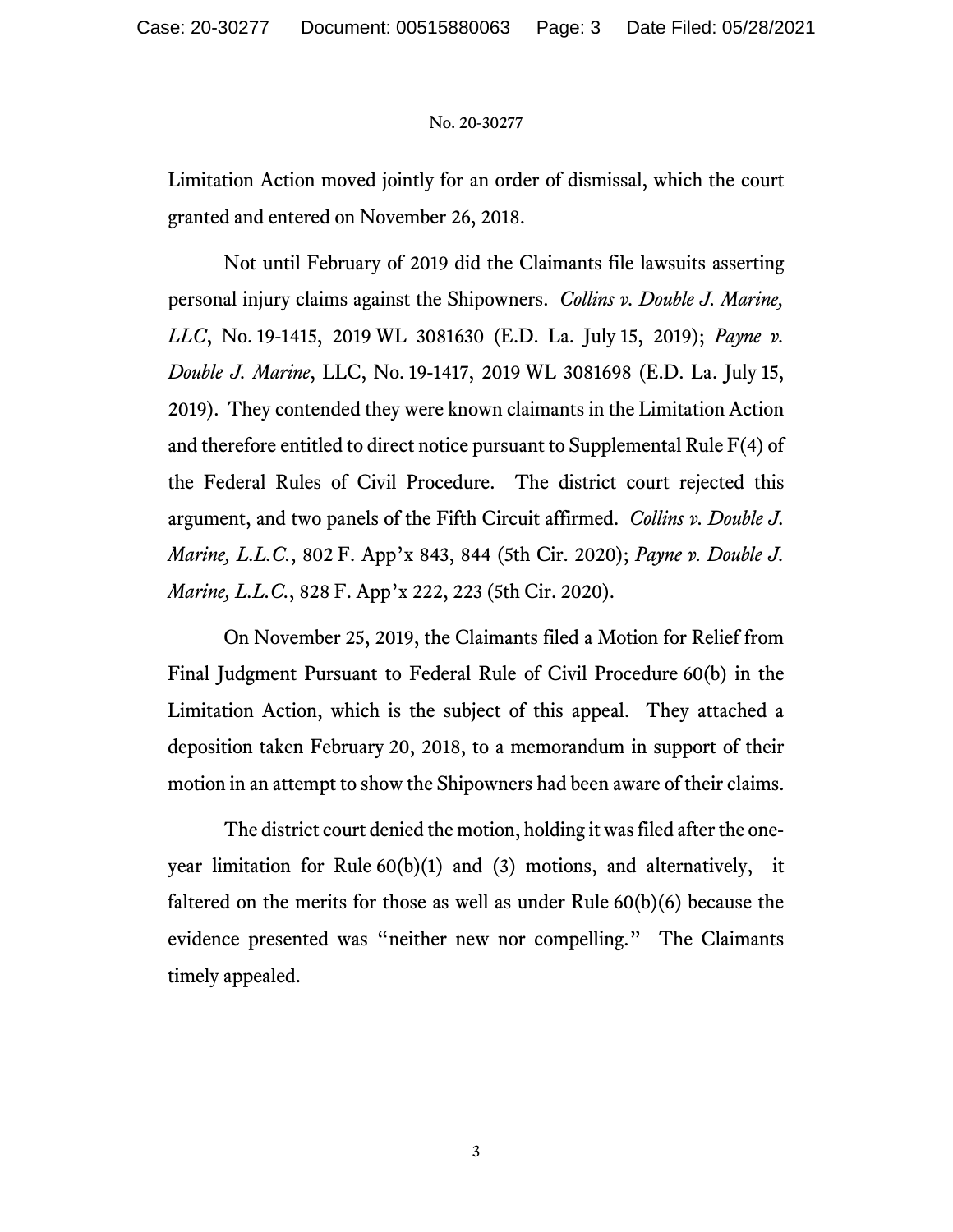## **DISCUSSION**

This Court reviews the district court's denial of Rule 60(b) motions for abuse of discretion. *McCorvey v. Hill*, 385 F.3d 846, 848 (5th Cir. 2004). A district court "abuses its discretion . . . if its ruling is based on an 'erroneous view of the law or on a clearly erroneous assessment of the evidence.'" *Baker Hughes Process & Pipeline Servs., L.L.C. v. UE Compression, L.L.C.*, 938 F.3d 661, 666 (5th Cir. 2019) (citing *Cooter & Gell v. Hartmarx Corp.*, 496 U.S. 384, 405, 110 S. Ct. 2447, 2461 (1990)). The disposition of Rule 60(b) motions, however, is heavily discretionary, and such "proceedings are subject to only limited and deferential appellate review." *Gonzalez v. Crosby*, 545 U.S. 524, 535, 125 S. Ct. 2641, 2650–51 (2005)(citing *Browder v. Dir., Dept. of Corrs.*, 434 U.S. 257, 263, n.7, 98 S. Ct. 556, 560 (1978)).

The Shipowners argue initially that the Claimants have no standing to file a Rule 60(b) motion, because they were not parties to the underlying Limitation Action. Nevertheless, but for their delay, the Claimants could have been parties to the action. Importantly, they have a close connection to the underlying case and interests that are strongly affected by it. *Dunlop v. Pan Am. World Airways, Inc.*, 672 F.2d 1044, 1052 (2d Cir. 1982) (finding that some parties are "sufficiently connected and identified with" an underlying suit "to entitle them to standing to invoke" Rule 60(b)). In this unusual situation, although the Claimants were not parties to the Limitation Action, we conclude they have standing to file the Rule 60(b) motion.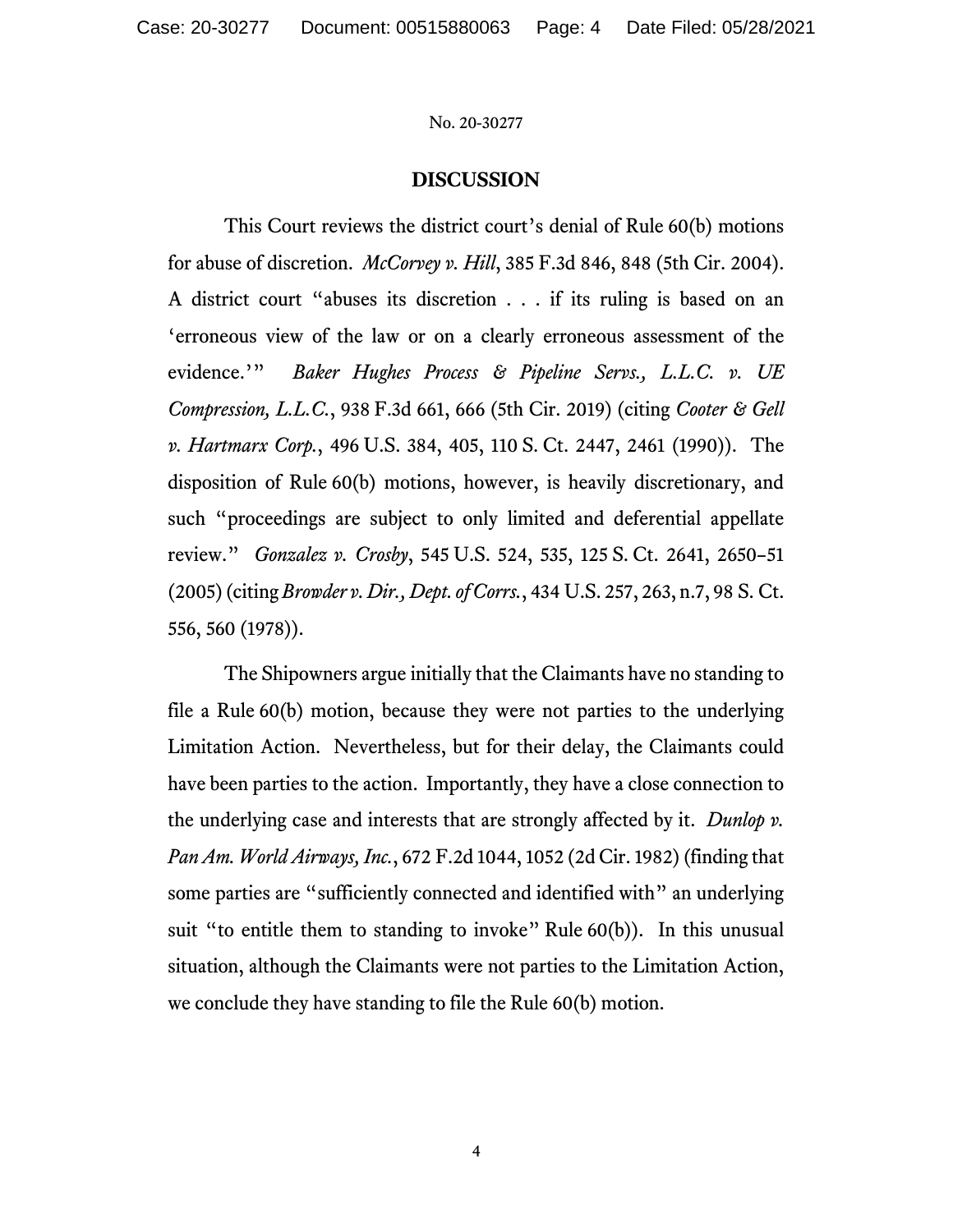Next, the parties dispute whether the 60(b) motion was filed within the one-year period required by two here-relevant provisions of the rule. Rule 60(b) provides six reasons for which a "court may relieve a party or its legal representative from a final judgment, order, or proceeding." FED. R. CIV. P. 60(b). Rule 60(b) has a "specific 1-year deadline for asserting three of the most open-ended grounds of relief"—subsections (1), (2), and (3). *Gonzalez*, 545 U.S. at 535, 125 S. Ct. at 2649. The Claimants' motions invoked subsections  $(1)$  $(1)$  $(1)$  and  $(3)$  and also subsection  $(6)$ .<sup>1</sup> Although, Rule 60(b)(6) is not subject to the one-year limitation, the Supreme Court has "required a movant seeking relief under Rule 60(b)(6) to show 'extraordinary circumstances' justifying the reopening of a final judgment." *Id.* (citing *Ackermann v. United States*, 340 U.S. 193, 199, 71 S. Ct. 209, 212 (1950)). The arguments divide over whether the court's September 2018 dismissal order or its November 2018 confirmation of that order marked the beginning of the relevant one-year period. If the former date is decisive, the Claimants' November 2019 Rule 60(b) motion was in part or whole untimely filed.

We may, however, assume without deciding that the Rule 60(b) motion was timely, because the Claimants' arguments fail on the merits. They have either already been adjudicated or they present no extraordinary

<span id="page-4-0"></span><sup>&</sup>lt;sup>1</sup> Those reasons are (1) "mistake, inadvertence, surprise, or excusable neglect;" (3) "fraud (whether previously called intrinsic or extrinsic), misrepresentation, or misconduct by an opposing party;" and the catch-all (6) "any other reason that justifies relief." FED. R. CIV. P. 60(b).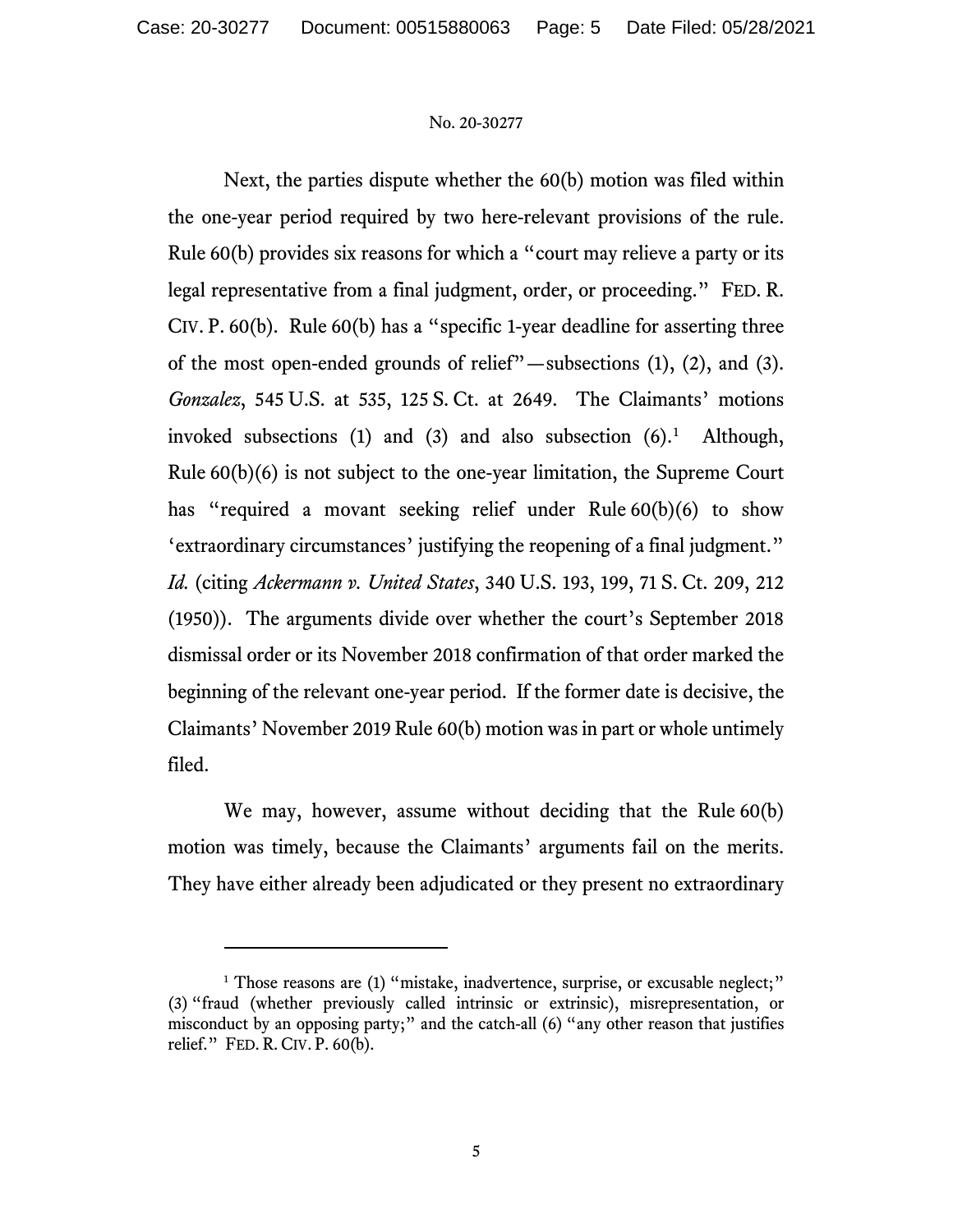circumstances sufficient to satisfy the criteria of any of the Rule's subsections.

First, this court previously decided that the Claimants were not known to the Shipowners for purposes of being personally informed of the Limitation Action. In their earlier separate suits against the Shipowners, Claimants contended they were known all along and entitled to personal notice from the Shipowners. They offered as evidence a witness list compiled during the same collection of discovery and litigation materials that produced the deposition the Claimants offer in this case. All of the materials were generated some time after the initial notice of claim deadline had lapsed and indeed after the district court's Default Order in the Limitation Action (May 2017). In those cases, the court noted that a *prospective* claimant is not a *known* claimant, and merely proffering witness lists was not sufficient to show they were the latter. *Collins*, 802 F. App'x. at 844 ("This witness description offers no hint that Collins himself had made any claim regarding the accident. It thus cannot ground Collins's assertion that he was a known claimant deserving direct notice of the Limitation Action.").

The same theory—that the Shipowners knew for purposes of accountability under Rule  $F(4)$  that Collins, Payne, and Davis were prospective claimants—underlies the present motion. The evidence for all three Claimants and for each of the grounds they assert for Rule 60(b) relief consists of deposition testimony similarly developed long after the district court's Default Order was entered. Vague as it is with respect to these Claimants, the two individuals' testimony fails to establish that the